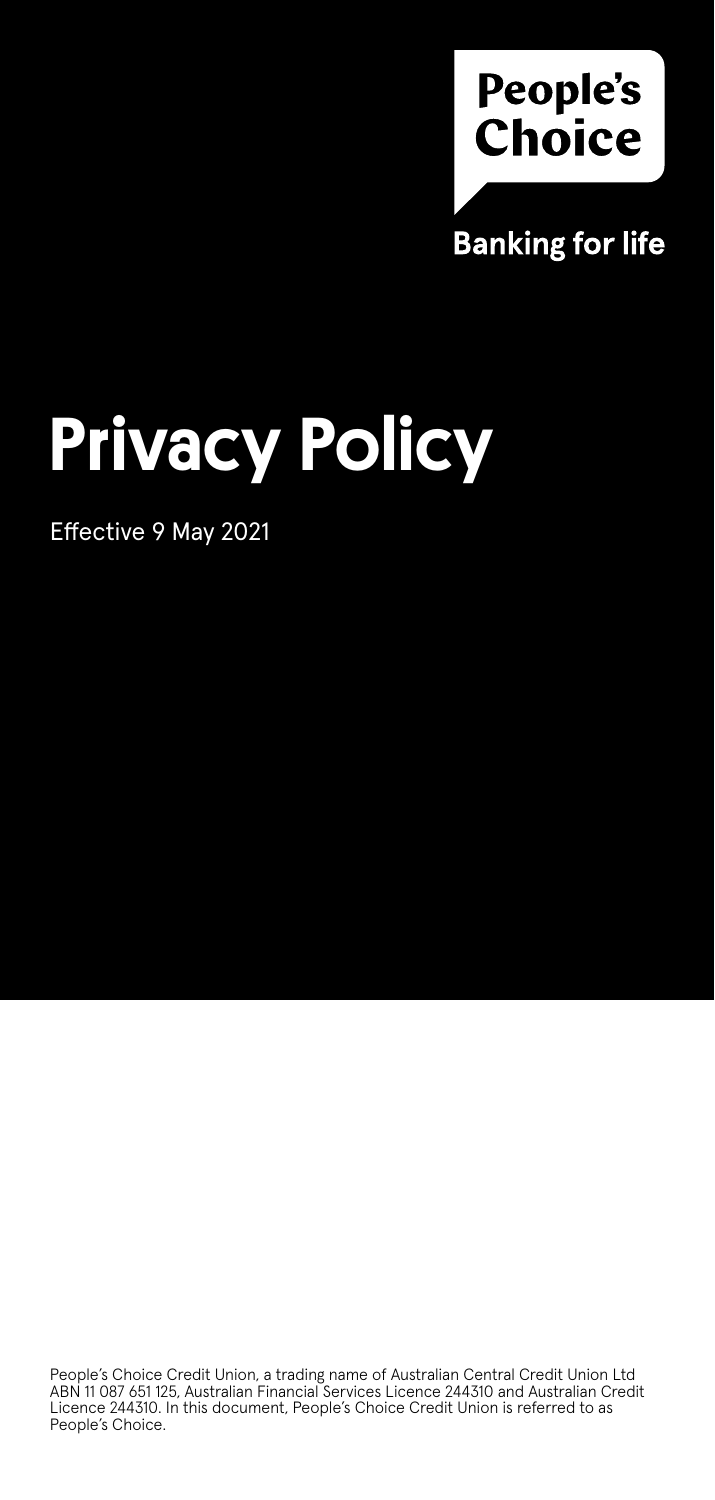#### Contents

| 1.  |                                                       |
|-----|-------------------------------------------------------|
| 2.  | How will People's Choice collect, use and             |
| 3.  |                                                       |
| 4.  |                                                       |
| 5.  | What if my information is not accurate, up-to-date or |
| 6.  |                                                       |
| 7.  | Can I get access to my personal information held by   |
| 8.  | Can People's Choice deny access to                    |
| 9.  |                                                       |
|     |                                                       |
| 11. |                                                       |
|     |                                                       |
|     |                                                       |
|     |                                                       |

### People's Choice Privacy Policy

People's Choice Credit Union, a trading name of Australian Central Credit Union Ltd (ACN 087 651 125) and its controlled entities (People's Choice, **we, us, our**) are bound by the Australian Privacy Principles under the Privacy Act 1988 (Cth) (**Privacy Act**). We are also bound by Division 3 of Part IIIA of the Privacy Act, which regulates the handling of credit information, credit eligibility information and credit- related information by credit providers; and the Privacy (Credit Reporting) Code.

This Privacy Policy outlines how we deal with personal information (including credit-related information) about individuals (**you, your**), as well as our legal obligations and rights as to that information. If we agree with you to use or disclose any of your personal information in ways which differ to those stated in this Privacy Policy, the provisions of that agreement will prevail to the extent of any difference.

### 1. Key types of information

Certain words have special meanings when used in this Privacy Policy. These are shown below.

**Personal information** means information or an opinion about you to the extent that you are identified by, or can reasonably be identified from, the information.

**Credit eligibility information** means information that has been obtained from a credit reporting body, or that has been derived from that information, and is about your credit worthiness.

**Credit information** means personal information that, in general, relates to your credit history (refer to section 13. Glossary - for a more detailed explanation of this term).

**Credit-related information** means credit information, credit eligibility information and other related information.

### 2. How will People's Choice collect, use and disclose my personal information?

#### **(a) Collection**

We will primarily collect personal information about you (including credit information) directly from you or via a method authorised by you (e.g. in an application, over the telephone, face to face, through the mobile banking app or our website). This information will generally come from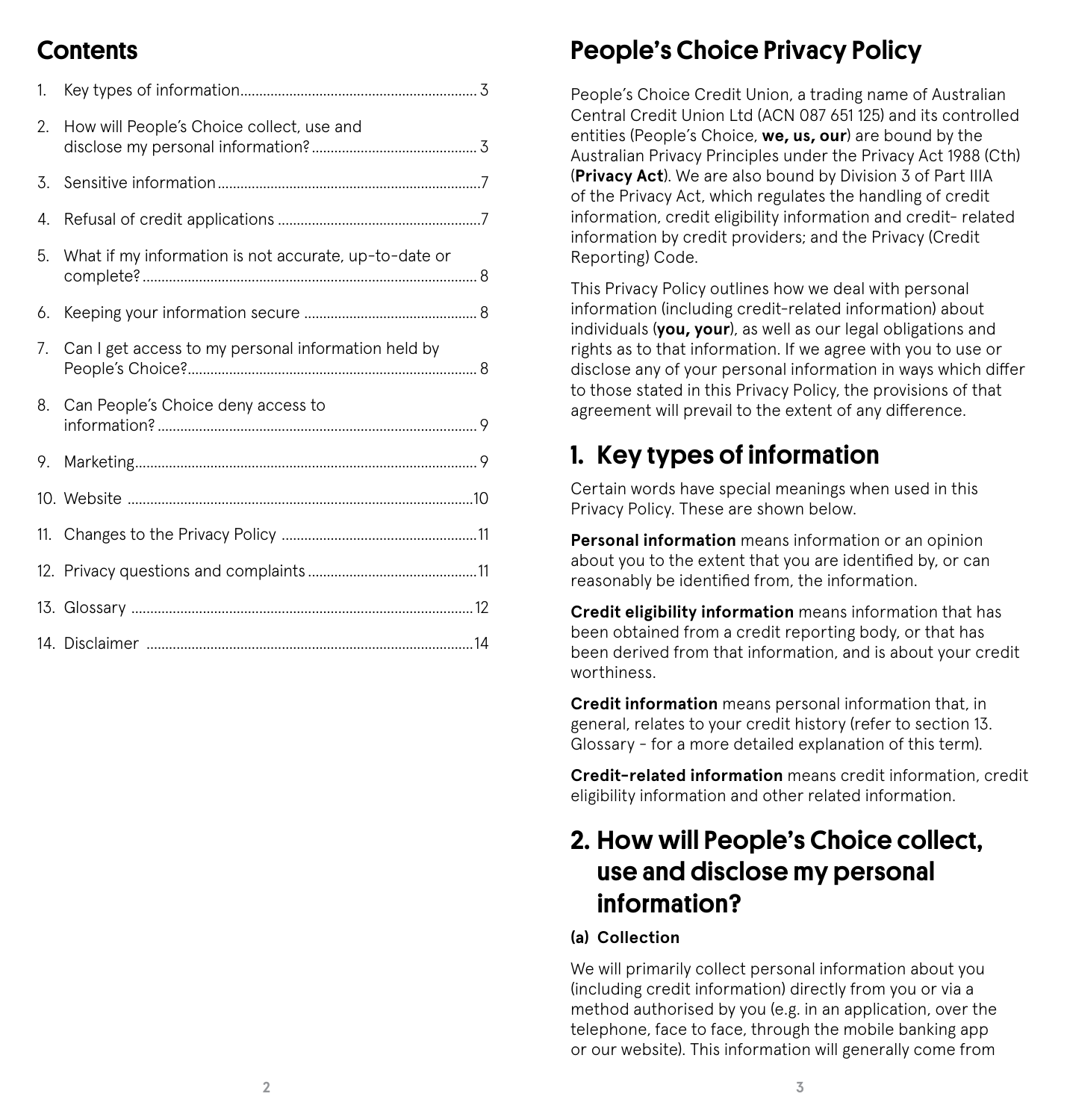what you provide in relation to an application for one of our products or services and supporting documentation.

We only ask for personal information relevant to our business relationship with you. When you apply for one of our products, request our services, or agree to act as a guarantor for someone who does, this request may include (as applicable):

- identifying information, like your name, address and other contact details and your date of birth;
- information about your financial position, like your income, expenses, savings and assets and any (other) credit arrangements;
- your employment details;
- your tax file number;
- your tax residency status and related government issued tax identification number if you are a foreign resident for tax purposes;
- your reasons for applying for a product or service;
- in some circumstances, your personal goals, objectives and specific needs, and
- any information we are required to collect by law.

We also collect information about our staff and contractors, and prospective candidates for these roles. This may include the kinds of information listed above, as well as information about qualifications, experience, performance, and other relevant matters.

You may decide that you do not wish to provide certain information to us. We will outline the consequences of you not providing such information, although on most occasions it will mean that we will be unable to provide the product or service requested, or assess your job application or suitability for a contract with us.

In some circumstances, we may collect personal information (including credit-related information) about you from third parties. For example, if you have applied for a product or service, we may collect personal information about you from third parties such as any referees that you provide, your employer, your accountant, other credit providers and third party service providers including credit reporting bodies.

Credit reporting bodies collect credit information about individuals which they provide as credit reports to credit providers and others in the credit industry to assist them in managing credit risk, assessing an individual's credit

worthiness, collecting debts and other activities. We may obtain credit reports about both borrowers and guarantors. You can ask a credit reporting body, through contact details on their website, not to use or disclose your personal information if you believe on reasonable grounds that you have been or are likely to be a victim of fraud, including identity fraud. Some information is created through our internal processes, using information we obtain from credit reporting bodies, like credit eligibility scoring information.

We may also collect personal information about you in the course of providing products or services to our members.

For example, we may collect personal information about you in the course of processing payments to or from our member's accounts, if the personal information has been included in the payment details by the person that has initiated the payment.

Where you apply for work or a contract with us, we may also collect personal information about you in the course of our recruitment/engagement processes, or during your contract, from third parties such as previous employers/clients, educational institutions and industry contacts, as well as referees whose names you provide to us.

#### **(b) Use**

Where we provide products and services to you, we may use your personal information (including credit-related information) for the purpose of providing those products and services, managing our relationship with you and managing our business. This may include:

- assessing and processing your application for the products and services we offer;
- introducing you to products and services we facilitate on behalf of third parties;
- $\cdot$  to provide you with additional information in relation to existing services or products you already receive from us;
- to update contact details on any database held by us, or for providing services to you;
- to update the records of all other accounts or products you have with us;
- to inform you about products and services available (refer to section 9. Marketing – for further information);
- $\cdot$  to allow you to obtain the unique benefits that are available resulting from membership of the People's Choice Credit Union including member newsletters and member offers negotiated by us on your behalf;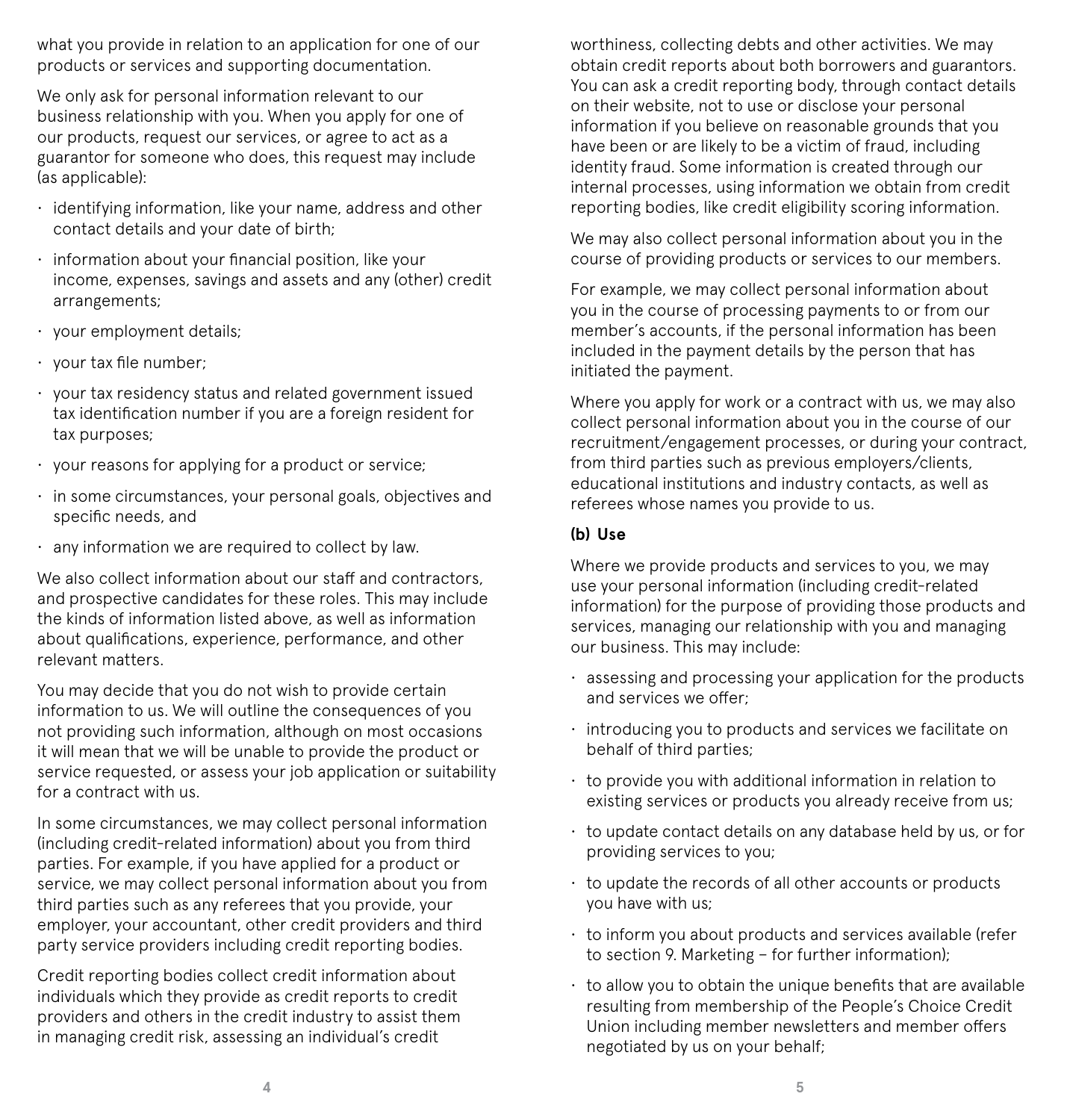- to enhance the delivery of products and services we provide you (including conducting research);
- charging, billing and recovering overdue payments;
	- to undertake securitisation activities
	- $\cdot$  to assign debts
	- to assist other credit providers
	- to deal with complaints
	- to meet legal and regulatory requirements
- maintaining and developing our business systems.

Where you apply to work with us as an employee or contractor, we may use your personal information for the purpose of understanding your qualifications, experience and suitability for employment or a contract, and otherwise assessing your application.

Should you join us as an employee, we will include relevant information in your employee record. We use the personal information we hold in employee records in accordance with our internal policies.

Where we engage you as a contractor, we use your personal information to manage our working relationship with you, to communicate with you, and for other purposes relevant to the work for which you are engaged.

In general, we do not use or disclose your personal information (including credit-related information) for a purpose other than:

- a purpose set out in this Privacy Policy;
- a purpose you would reasonably expect;
- a purpose required or permitted by law, or
- a purpose otherwise disclosed to you, or a purpose requested by you and to which you have consented.

Where we have collected personal information about you in relation to products and services we provide to someone other than you, we may use that personal information for the use for which we collected it.

#### **(c) Disclosure**

**6 7** We may disclose your personal information (including credit-related information) to other organisations including our external service providers and contractors, credit reporting bodies and other financial institutions. For a more complete list of the organisations to whom we may disclose your personal information please refer to the definition of Permitted Recipients in section 13 – Glossary.

If we receive your personal information in the course of processing payments to or from our member accounts as part of the payment information, we may disclose that information to our member or the third party payer/payee or their financial institution as part of the processing of that payment.

We may disclose your personal information overseas, including credit information and credit eligibility information. If we do disclose this information outside Australia, we will do so on the basis that the information will be used only for the purposes referred to under "(b) Use" above.

We currently share limited personal information with organisations that are located in the Philippines, India, Ireland, the United Kingdom, China, countries within the European Union, New Zealand, Canada, South Africa, Singapore, Malaysia, Hong Kong, Costa Rica the United States of America and such other countries we may disclose to you from time to time.

#### 3. Sensitive information

Where it is necessary to do so, we may collect personal information about you that is sensitive.

Sensitive information includes information about your health, and membership of a professional or trade association.

Unless we are required or permitted by law to collect that information, we will obtain your express consent (except where your consent can reasonably be implied from the specific nature of our dealings).

### 4. Refusal of credit applications

We may refuse an application for consumer credit made by you individually or with other applicants. Our refusal may be based on credit eligibility information obtained from a credit reporting body about you, another applicant or another person proposed as guarantor. In that case, we will give you written notice that the application has been refused on the basis of that information. We will tell you the name and contact details of the relevant credit reporting body and other relevant information.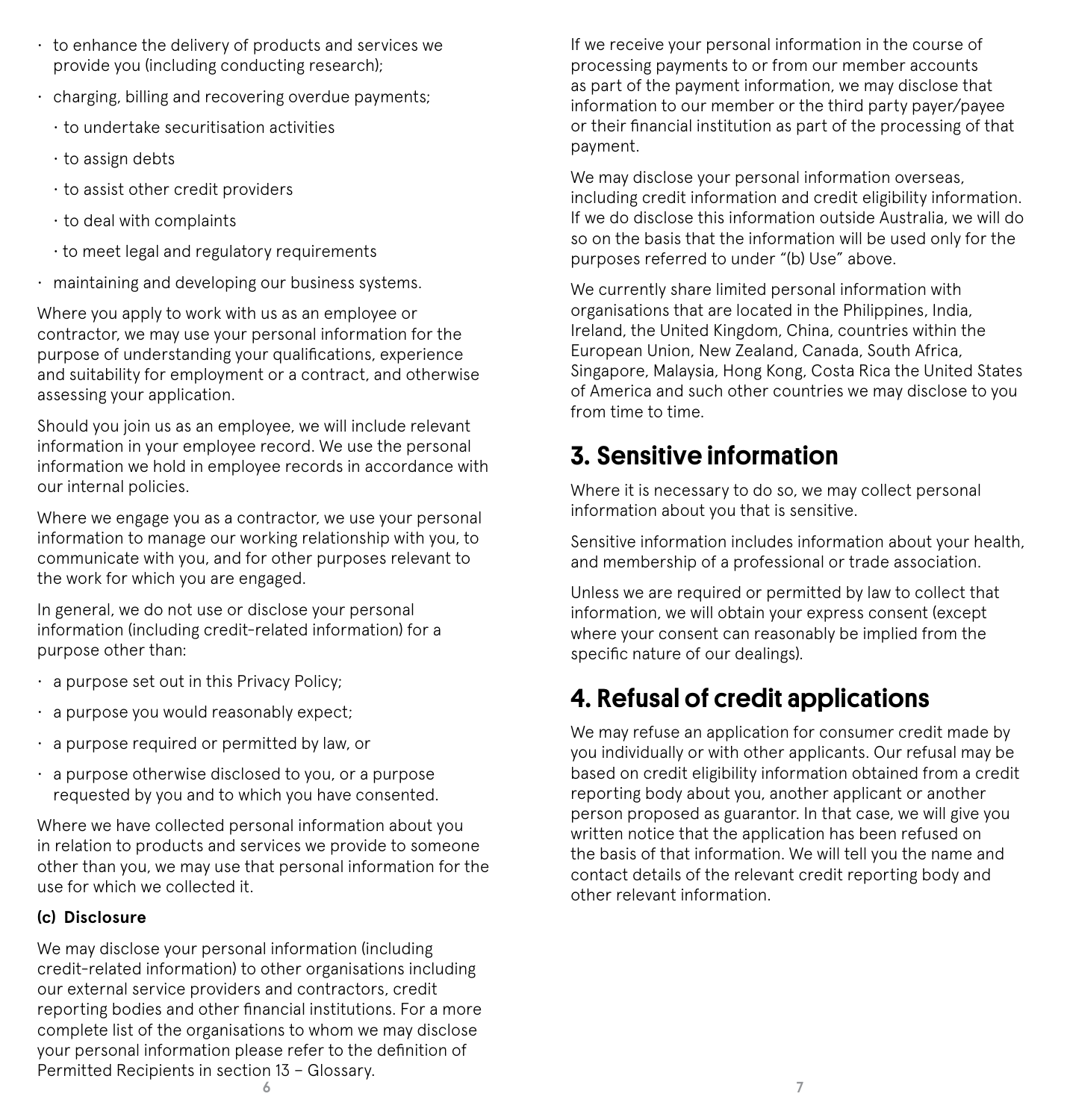#### 5. What if my information is not accurate, up-to-date or complete?

We take reasonable steps to make sure that your personal information (including credit-related information) that we collect, use or disclose is accurate, complete and up-to-date.

However, if you believe your information is incorrect, incomplete or not current, you can request that we update this information by contacting our National Contact Centre on 13 11 82 or advise any of our branches.

### 6. Keeping your information secure

We may hold personal information (including credit-related information) in computer systems, electronic form, digital records, telephone recordings and/or in paper files. We take all reasonable steps to ensure that your personal information (including credit-related information) is protected from:

- misuse, interference and loss, and
- unauthorised access, disclosure or modification.

We will also only keep your personal information (including credit-related information) for as long as it is needed (including when we are no longer required by law to keep such records).

When your personal information is no longer needed we will take reasonable steps to ensure that it is destroyed or permanently de-identified.

### 7. Can I get access to my personal information held by People's Choice?

You may request access to the personal information (including credit-related information) that we hold about you at any time by contacting us. If the request for information relates to information that is readily accessible to us we will provide it to you immediately.

For more complex requests an 'Access to Information Form' will need to be completed in order for us to process your request. You will need to provide us with sufficient identification before we can allow you access to any personal information.

We will respond to your request for access within a reasonable time. We may recover the reasonable costs of our response to a request for access to personal information. See our Fees and Charges brochure for full details of the costs involved in accessing your personal information.

#### 8. Can People's Choice deny access to information?

Only in limited circumstances can we deny you access to your information. If we refuse to give you access to any of your personal information, we will provide you with reasons for the refusal and the relevant provisions of the Privacy Act that we rely on to refuse access. You can contact us if you would like to challenge our decision to refuse access.

### 9. Marketing

We may use your personal information, including your contact details, to provide you with information about products and services, including those of third parties, which we consider may be of interest to you. We are permitted to do this while you are our member, and even if you are on the Do Not Call Register.

We may also provide your details to other organisations for specific marketing purposes, such as mailing houses and internet service providers.

From time to time we may phone you for marketing purposes or send you marketing material. We will consider that you consent to this unless you opt out of receiving marketing material from us. At any time you may advise us if you no longer wish to receive marketing information or do not wish to receive marketing information through a particular channel, like email, phone, sms, or mail. And you may also be able to block online advertising by adjusting your internet browser settings. Please keep in mind that we are required to send some information by law. If you don't want us to send you marketing communications you can update your marketing contact preferences at any time in Internet Banking under the Settings menu, by calling our National Contact Centre on 13 11 82 or by visiting any branch.

To help us reach the right people with our credit direct marketing, we may ask a credit reporting body to "prescreen" a list of potential recipients of our direct marketing against our eligibility criteria to remove recipients that do not meet those criteria.

The credit reporting body cannot use information about the type, day of entry, terms and conditions, security, repayment amount, maximum credit limit, repayments history or termination date of your past or current loans in carrying out its pre- screening and it must destroy its pre-screening assessment once it has given us, or a contractor acting on our behalf, the list of eligible recipients. If you do not want your credit-related information used for pre-screening by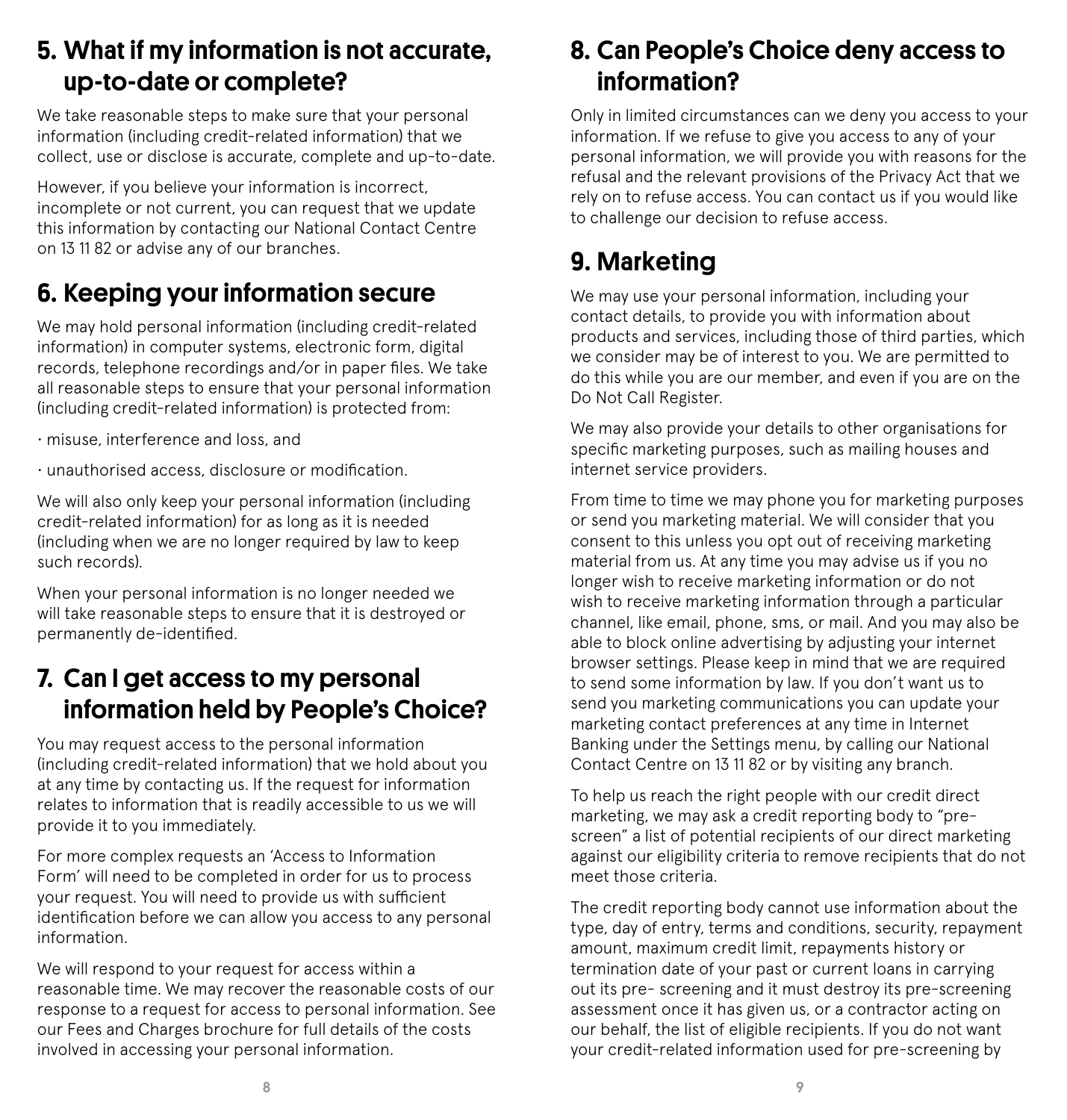a credit reporting body that holds credit information about you, you can opt-out by informing that credit reporting body, whose contact details will appear on their website.

#### 10. Website and Apps

This section explains how we handle personal information and credit information collected from our website. If you have any questions or concerns about transmitting your personal information via the internet, you may contact us on 13 11 82 as there are other ways for you to provide us with your personal information.

Our website and mobile device applications use Google Maps features and tools provided by Google. Google's Privacy Policy (see http://www.google.com/policies/privacy) applies to your use of such features and tools.

#### **(a) Visiting our website**

Anytime you access an unsecured part of our website, that is, a public page that does not require you to log on, we will collect information about your visit, such as:

- $\cdot$  the time and date of the visit-
- any information or documentation that you download;
- your browser type, and
- internet protocol details of the device used to access the site.

Our website also includes a number of calculators, which may require you to enter your personal details. If you save the data you enter on the calculator, this information will be stored.

#### **(b) Cookies**

A "cookie" is a small text file which is placed on your internet browser and which we may access each time you visit our website. When you visit the secured pages of our website (ie pages that you have to provide login details to access) we use cookies for security and personalisation purposes. When you visit the unsecured pages of our website (ie public pages that you can access without providing login details) we use cookies to obtain information about how our website is being used.

You may change the settings on your browser to reject cookies, however doing so might prevent you from accessing the secured pages of our website.

#### **(c) Email**

When we receive emails, we will retain the content of the email and our response to you where we consider it necessary to do so.

Your email address, provided by you when you send us an email, will only be used or disclosed for the purpose for which it was provided. It will not be added to any mailing lists or used for any other purpose without your consent.

#### **(d) Security**

We use up-to-date security measures on our website to protect your personal information and your credit information. Any data containing personal, credit or related information which we transmit via the internet is encrypted. However, we cannot guarantee that any information transmitted via the internet by us, or yourself, is entirely secure. You use our website at your own risk.

#### **(e) Links on our website**

Our website may contain links to third party websites. The terms of this Privacy Policy do not apply to external websites. If you wish to find out how any third parties handle your personal information or credit information, you will need to obtain a copy of their privacy policy.

#### 11. Changes to the Privacy Policy

We may make changes to this Privacy Policy from time to time (without notice to you) that are necessary for our business requirements or the law. Our current Privacy Policy is available on our website.

### 12. Privacy questions and complaints

If you have any questions or concerns about your privacy, confidentiality or access information, contact us on 13 11 82, drop in to your nearest branch or visit peopleschoicecu. com.au You can also contact us if you believe that the privacy of your personal information (including credit-related information) has been compromised, is not adequately protected or if we have otherwise failed to comply with our obligations under the Privacy Act or (Privacy Credit Reporting) Code.

Once a complaint has been lodged, we will respond to you as soon as possible. We will aim to deal with your complaint at the source of your complaint. We will acknowledge your complaint within 7 days of receipt and unless there are exceptional circumstances our investigations will be resolved within 30 days of receiving your complaint. If you are not satisfied with the response you receive, please let us know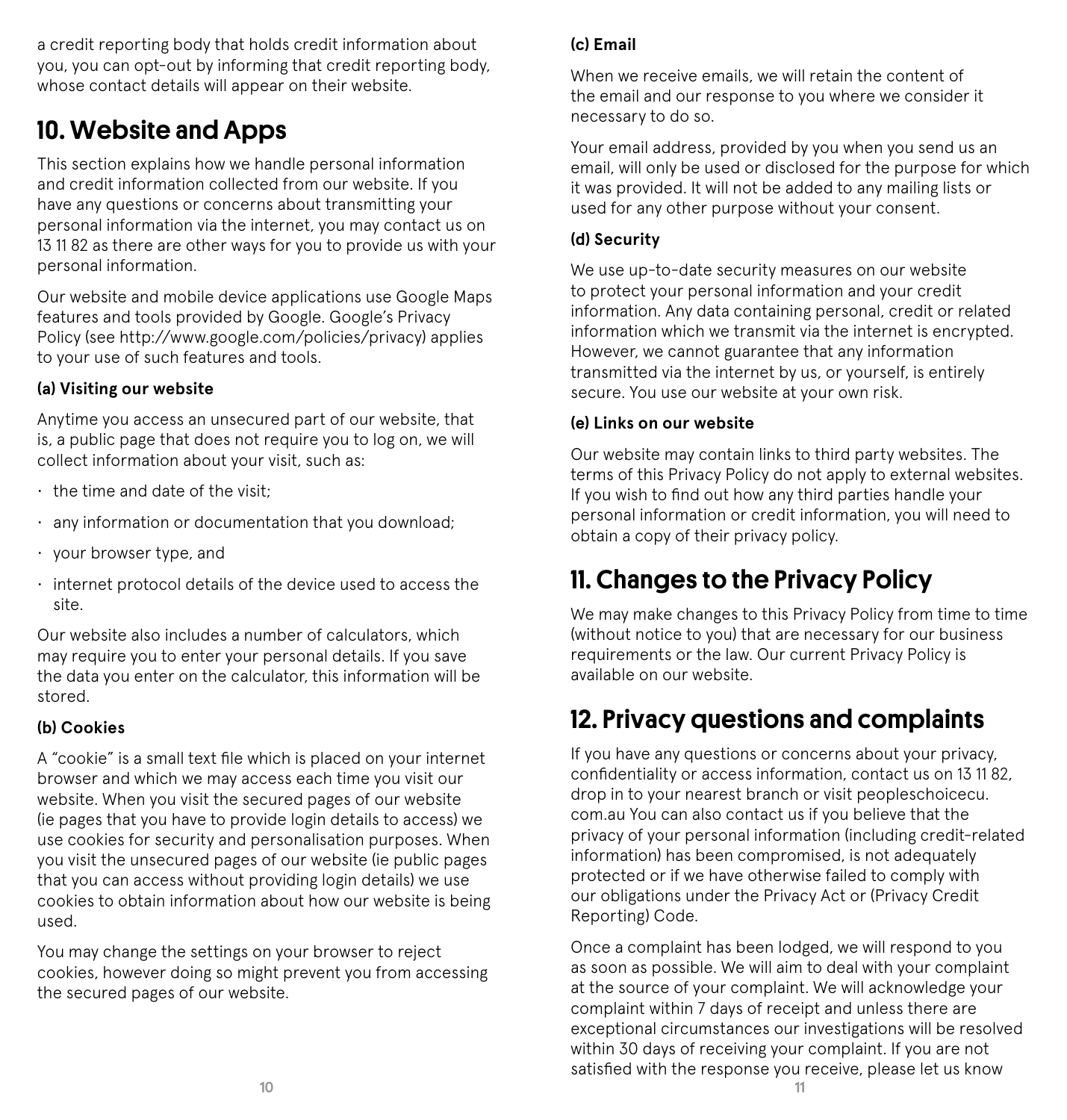and our Member Response Department (or our Human Resources Department, where you are a current, former or prospective employee or contractor) will investigate further and respond to you.

If you are still not satisfied, you can contact the Australian Financial Complaints Authority (AFCA) which is our external dispute resolution scheme, the Office of the Australian Information Commissioner or, in the case of insurancerelated privacy complaints, the Australian Prudential Regulation Authority (all contact details are listed below). Any of these bodies may forward your complaint to another external dispute resolution body if it considers the complaint would be better handled by that other body.

Australian Financial Complaints Authority **Post:** GPO Box 3, Melbourne VIC 3001 **Telephone:** 1800 931 678 **Website:** www.afca.org.au

Office of the Australian Information Commissioner **Post:** GPO Box 5218 Sydney NSW 2001 **Telephone:** 1300 363 992 **Website:** www.oaic.gov.au (visit this website for further information about privacy laws)

Australian Prudential Regulation Authority **Post:** GPO Box 9836, Sydney NSW 2001 **Telephone:** 1300 55 88 49 **Website:** www.apra.gov.au

### 13. Glossary

Credit Information is personal information that includes the following:

- information about you, like your name and address, that we may use to identify you;
- information about your current or terminated consumer credit accounts and, your repayment history;
- $\cdot$  the type and amount of credit applied for in any previous consumer or commercial credit applications to any credit provider, where that credit provider has requested information from a credit reporting body about you;
- information about you from a credit reporting body;
- information about consumer credit payments overdue for at least 60 days and for which demand has been made;
- advice that payments that were previously notified to a credit reporting body as overdue are no longer overdue;
- information about new credit arrangements you may have made with a credit provider, in relation to consumer credit currently or previously held, to deal with any defaults or serious credit infringements by you;
- information about court judgments which relate to credit that you have obtained or applied for;
- information about you on the National Personal Insolvency Index;
- publicly available information about your credit worthiness, and
- an opinion of a credit provider that you have committed a serious credit infringement of consumer credit provided by that credit provider.

For further detail please see the definition of "credit information" and other related definitions in the Privacy Act.

Permitted Recipients means:

- our related companies;
- external organisations that are our assignees, agents or contractors;
- external service providers to us, such as organisations which we use to verify your identity, to enhance the delivery of products and service we provide or that help identify illegal activities and prevent fraud, payment systems operators, mailing houses and research consultants; insurers and re-insurers, where insurance is provided in connection with our services to you;
- superannuation funds, where superannuation services are provided to you;
- third party investment platforms, where financial planning services are provided to you;
- $\cdot$  other financial institutions, for example, when you apply for a loan from another credit provider and you agree to us providing information;
- credit reporting bodies, including disclosing that you are in default under a credit agreement or commit a serious credit infringement, if that is the case;
- current or prospective guarantors or security providers in relation to credit applied for or provided to you;
- lenders' mortgage insurers, where relevant to credit we have provided;
- dispute resolution schemes;
- debt collecting agencies, if you have not repaid a loan as required;
- our professional advisors, such as accountants, lawyers and auditors;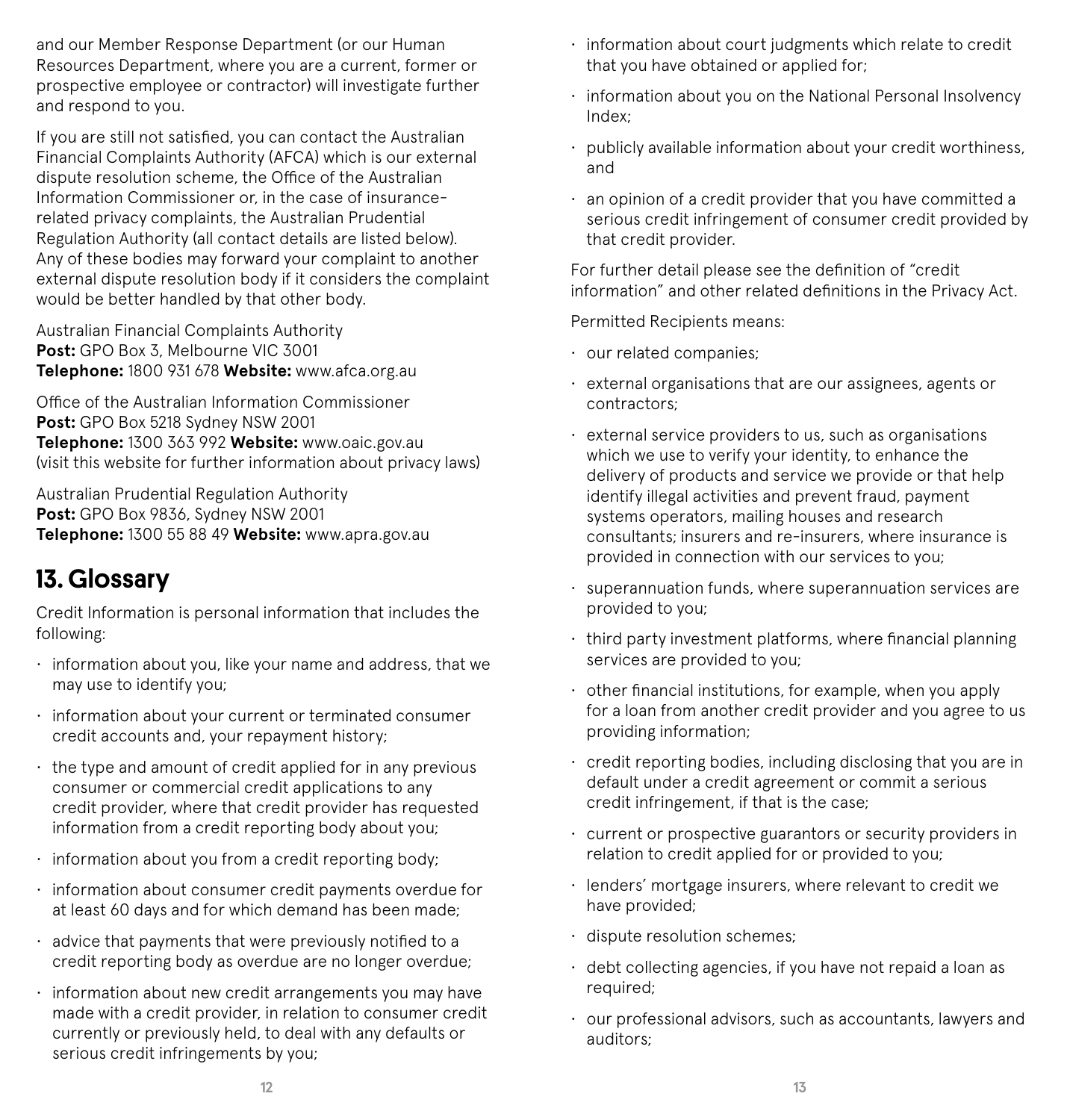- state or territory authorities that give assistance to facilitate the provision of home loans to individuals;
- certain entities that have bought or otherwise obtained an interest in your credit product, or that are considering doing so, and their professional advisors;
- external service providers who assist us in managing and storing information related to employees, contractors and iob applicants:
- your representative, for example, lawyer, mortgage broker, accountant, financial advisor or attorney, as authorised by you;
- if required or authorised by law, to government and regulatory authorities, or
- any person, company, body or authority that you have requested or consented to receive your personal information

#### 14. Disclaimer

This Privacy Policy is provided for the purposes of information only. While we have taken care to ensure that it is accurate and current, we provide no guarantee as to its accuracy or currency. We accept no liability for loss or damage suffered as a result of reliance on the information provided in this Privacy Policy.